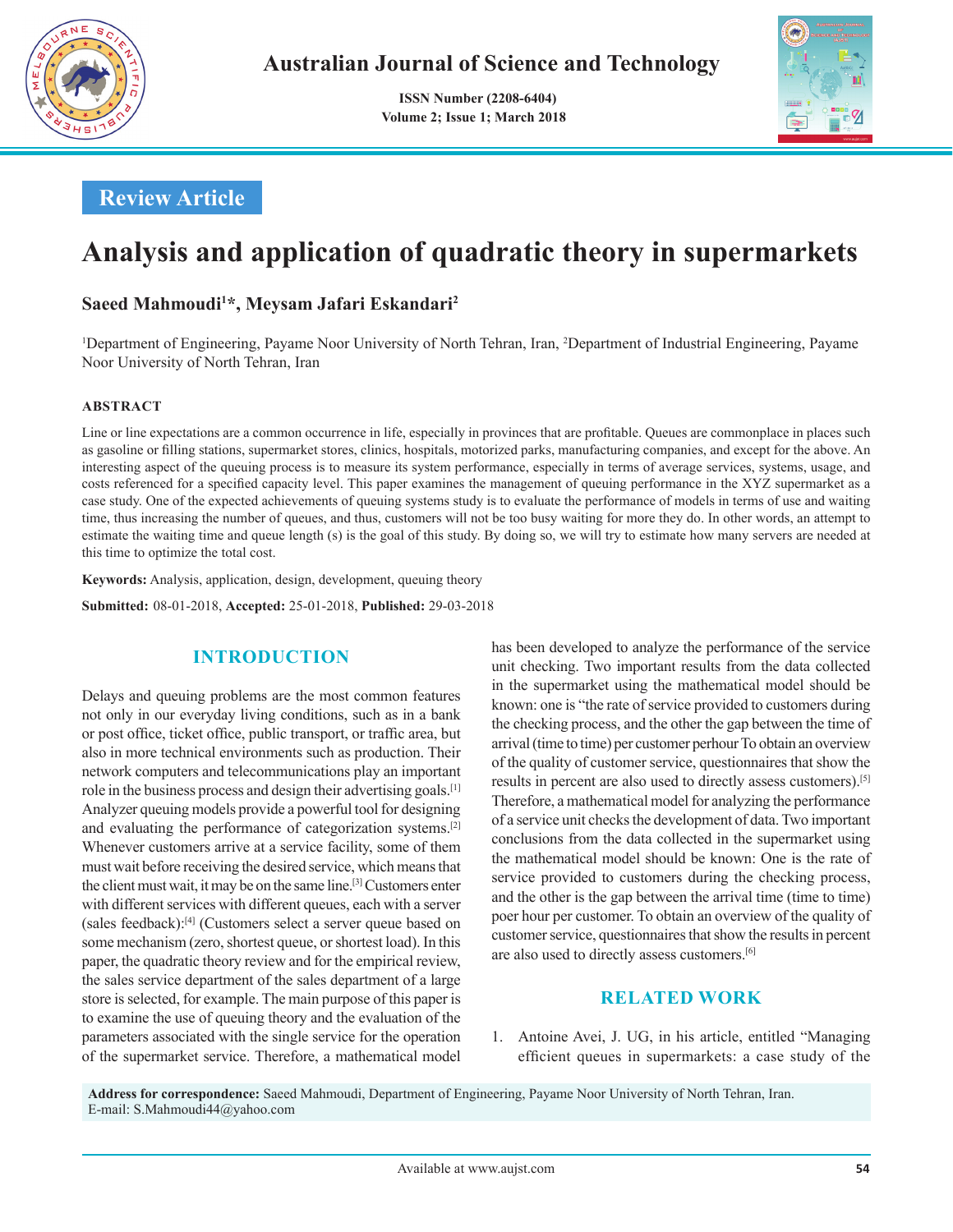Uruguayan city of Nigeria," Univomare, Manage management traits in Nigeria again by studying the city of Maqoroudi. The analysis shows that, overall, queuing management in the capital city of Makrodari is largely inadequate, inefficient, and ineffective. As a result, this article offers suggestions.

- 2. Parianjikay and Kurai, in their paper, titled "Analysis of the sale of payment operations in the supermarket using the quadratic theory," analyze the queuing systems for the experimental data of the supermarket payment service unit using the quadratic theory. The main purpose of this paper is to examine the application of queuing theory and evaluation. Therefore, a mathematical model has been developed to analyze the performance of the service unit checking.
- 3. Tariq Ahmad and Vijay Prasad, in their paper, titled "Multiserver Math Analysis and Multiple Queue-Multi-Server Modeling Chart: Comparison Study," derived from total cost assumptions.

Some of the cost of waiting in both cases proved that the total cost expected for the multi-server single server model is lower than the multi-server. Mathematically, its examples have been proven.

4. Anger Chouka Emanuel and Ozilura Chukomka and Patrick Oguchugo analyzed in their paper "Quadrature Analysis in an Organization (Case Study First Bank PLC, Nigeria)" and concluded that their number of servers was not sufficient for customer service. It was observed that instead of 3, now 5 servers are needed. This indicates the need to increase the number of servers to serve the customer better.

## **PROPOSED METHOD AND DISCUSSION**

M/M/1 queuing model.

This means that arrival time and service are distributed equally (Poisson's trend). To analyze the cash flow analysis system M/M/1 of the queuing model, the following variables will be examined:

- $\lambda$ : Average customer arrival rate
- μ: Average service rate
- Factor of use:  $\rho = \frac{\lambda}{\mu}$
- Zero probability of customers in the bank:  $P_0 = 1-p$
- The probability of having a n customer in the bank:  $P_n = P_0 \rho^n$
- Average number of customers

in the bank:  $L_s = \frac{\rho}{1-\rho} = \frac{\lambda}{\mu - \rho}$ ρ λ  $1-\rho$   $\mu-\lambda$ 

• Average number of customers in the queue:

$$
L_q = L \times \rho = \frac{\rho^2}{1 - \rho} = \frac{\rho \lambda}{\mu - \lambda}
$$

- Average waiting time in the queue:  $W_i$ L  $\frac{L_q}{\lambda} = \frac{\rho}{\mu - \mu}$  $\mu - \lambda$
- Average time spent on the bank , including waiting time:  $W_s = \frac{L}{\lambda} = \frac{1}{\mu - \lambda}$

$$
\varepsilon \text{ wating time. } \mathbf{w_s} = \lambda - \mu - \lambda
$$

#### **Model M/M/s Queue**

 $\lambda$ : Average customer arrival rate

• 
$$
\mu
$$
: Average service rate

• Operating agent: 
$$
\rho = \frac{\lambda}{s\mu}
$$

Zero probability of customers in the bank:

$$
P_0 = \left[ \sum_{n=0}^{s-1} \frac{(sp)^n}{n!} + \frac{(sp)^s}{s!(1-\rho)} \right]
$$

The probability of having a n customer in the bank:  $P_n = P_0 \rho^n$ 

1

- Average number of customers in the bank:  $L_s = L_q + \frac{\lambda}{\mu}$
- Average number of customers in

the queue: L<sub>q</sub> = P<sub>s</sub> 
$$
\frac{\rho}{(1-\rho)^2}
$$

• Average waiting time in the

queue: 
$$
W_q = \frac{L_q}{\lambda} = P_s \frac{1}{s\mu (1-\rho)^2}
$$

• Average time spent on the bank,  
including waiting time: 
$$
W_s = \frac{L_s}{\lambda} = W_q + \frac{1}{\mu}
$$

#### **Theories**

The data from this study were collected from the XYZ supermarket. The methods used in collecting data, direct observation and personal interviews and a questionnaire. Data were collected for 1 week.

- 1. A Poisson probability distribution with average customers λ per unit time;
- 2. According to each of the servers, there are no priority categories for each entry;
- 3. The service time is distributed seamlessly, with the average customer μ per unit time;
- 4. There are no finite number of queues (infinite);
- 5. Service providers work in full capacity;
- 6. The average entry rate is higher than the usual service rate;
- 7. Servers here are supermarket staff representatives;
- 8. The service rate is independent of the length of the line.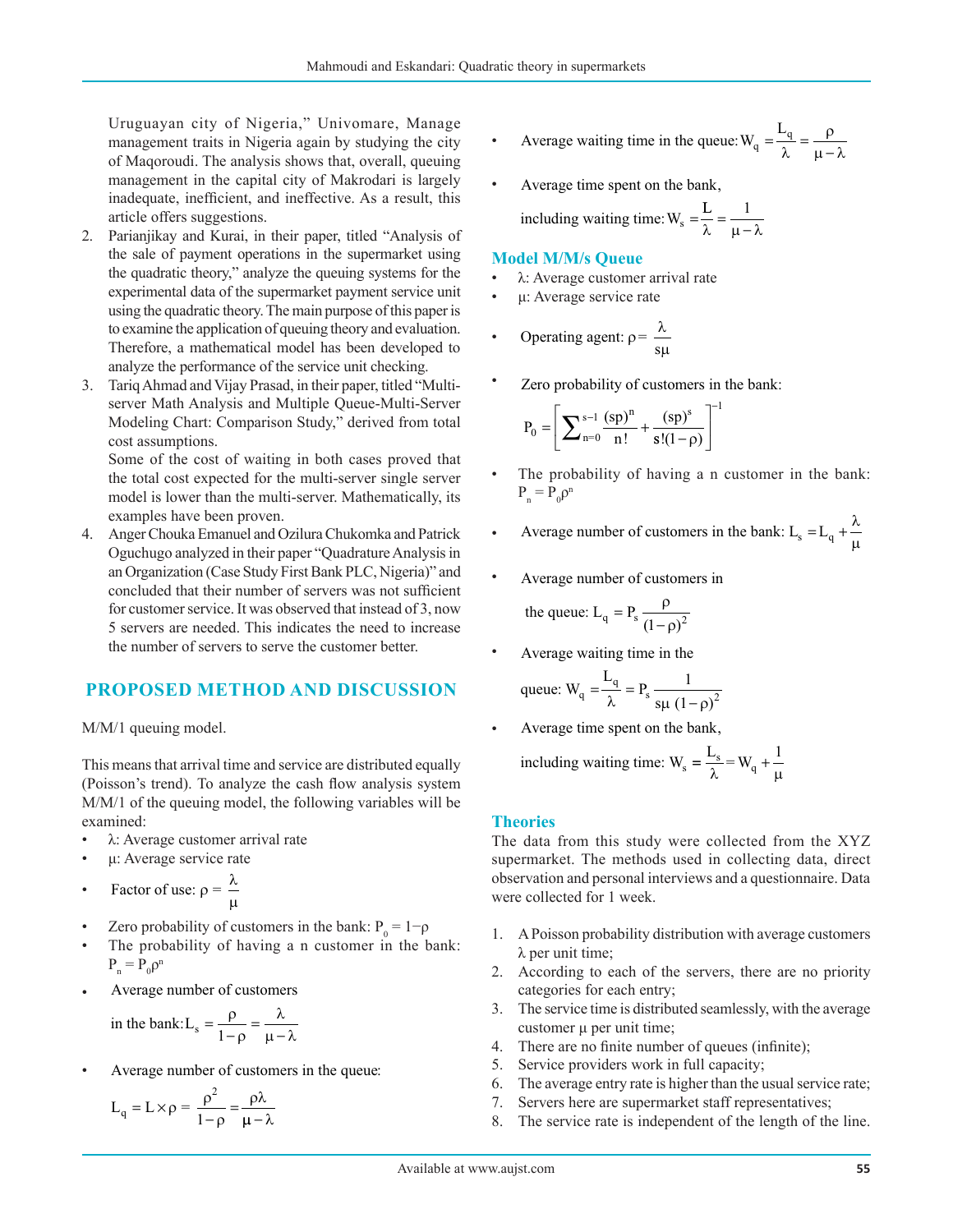Service providers are not quicker because the line is longe.

Figure 1 describes a single-step model with a single queue and several parallel servers. To do this, we will use the M/M/S queuing system.

Figure 2 describes a single-step model with multiple queues and several parallel servers. To do this, we will use a M/M/1 queuing system.

If we take into consideration a number of payment stands in the supermarket, the customer's arrival rates and service rates for each station are payable, if we try to find values in two cases and compare all of these four attributes in each case. If there is only one queue, the system is considered as M/M/S.

The following data were collected through questionnaires and surveys for the supermarket, which has 3 audit counterparts. Data are divided into three slots in the morning, afternoon, and night.

Expected total cost for M/M/1 and M/M/S models:

The service level has two opposite costs:

- 1. The cost of providing customer service
- 2. Delay in providing customer service.

Economic analysis of these costs helps management to manage the costs of service boosting, provide better services, and reduce customer due diligence.









Expected service cost  $E(SC) = sCs$ , where s is the number of servers and  $Cs$  is the cost of each service.<sup>[7]</sup>

Server

Expect waiting for the cost in the system =  $E(WC) = L<sub>s</sub>C<sub>w</sub>$ 

The number of customers waiting in the system  $=$  Where  $L<sub>s</sub>$ 

Customer cost = And  $C_{av}$ 

#### **Data Analysis**

Here, customers come to the queue. Data were collected for s = 3 audit counter. Therefore, there are 3 queues and customers choose their queue. In this case, customers go to the queue in each queue (zero queue behavior). The following calculations are queued using M/M/1 model performance metrics, having 3 separate payment monitors.

| <b>Time slot</b>       |      | Arrival Service $L_s$ $L_a$ |  | $\mathbf{W}_s$               | $\mathbf{W}_a$ |
|------------------------|------|-----------------------------|--|------------------------------|----------------|
|                        |      | rate $\lambda$ rate $\mu$   |  |                              |                |
| 10 am to 2 pm $13.33$  |      |                             |  | 20 2 1.33 9 min 6 min        |                |
| $2 \text{ pm}$ to 6 pm | 6.67 | 20                          |  | $0.5$ 0.1667 4.5 min 1.5 min |                |
| 6 pm to 10 pm $16.67$  |      | 20                          |  | 5 4.1667 18 min 15 min       |                |

Expected cost estimate is assumed to be Rs. 200 service cost. Moreover, Rs. 250 expectancy expenditures per sample:

$$
E(T\overline{C})=S(E(SC))+E(WC)=s(C_s+L_sC_w)=2475
$$

#### **Proposed Model**

There are 3 auditing counterparts, but there is only one queue and there is a device that indicates which queue the next client chooses. As soon as a meter is empty, it is shown on the car and the next customer joins that queue. The calculations are made using the M/M/S performance criteria of the queuing model.

 $s = 3$  payment counter.

Expected total cost per single-queue multi-server model (e.g., model M/M/S).

 $E(TC) = E(SC) + E(WC) = sC_s + L_sC_w = 1578.8$ 

#### **CONCLUSION**

In this paper, we conclude that the server is better than multiserver server. The waiting time for customers waiting for the queue is about 3 times lower than before. We also proved that the cost is expected to be lower than multi-server services over multiple multi-server services.